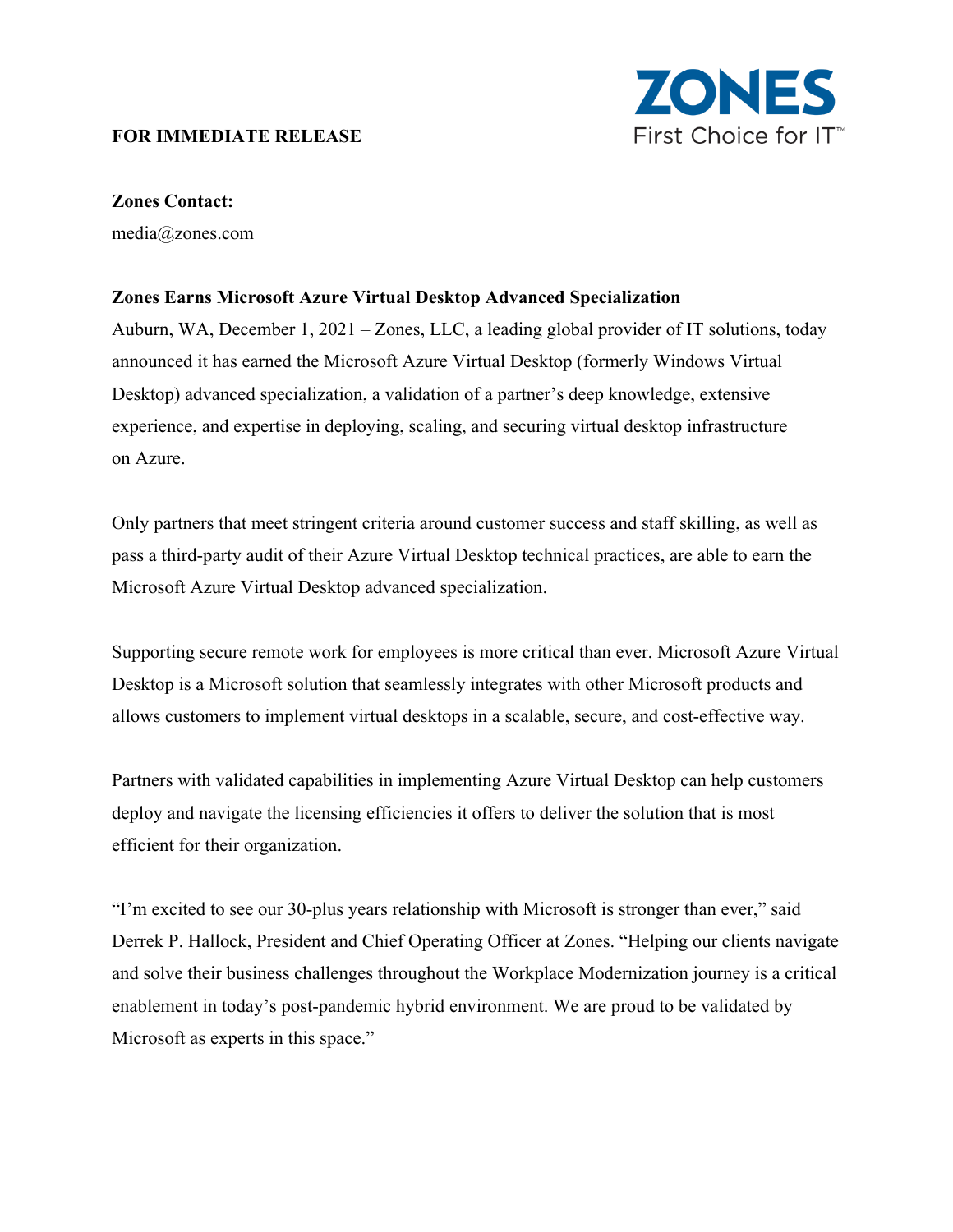Rodney Clark, Corporate Vice President, Global Partner Solutions, Channel Sales and Channel Chief at Microsoft added, "The Microsoft Azure Virtual Desktop advanced specialization highlights the partners who can be viewed as most capable when it comes to deploying Azure Virtual Desktop in Azure. Zones, LLC clearly demonstrated that they have both the skills and the experience to offer clients a path to transition to Desktop as a Service in a scalable, secure, and cost-effective way."

Zones is now offering a one-month implementation program for Azure Virtual Desktop. Azure Virtual Desktop (AVD), formally WVD, provides the ability to scale remote desktop access virtually limitlessly, on demand, without the capital expense required with traditional VDI implementations. This provides the client with a secure, scalable, globally accessible remote desktop environment. The Azure Virtual Desktop Pilot is designed to get your organization fully deployed post-pilot. The engagement starts by following the Cloud Adoption Framework to align overall strategy and best practices, paving the way for a successful deployment. Zones will begin with an assessment of AVD readiness and document any needed prerequisites. Learn more by visiting the [Azure Virtual Desktop 1-Month Implementation](https://azuremarketplace.microsoft.com/en-us/marketplace/consulting-services/zonesinc.avd_00002?tab=Overview) page on the Azure Virtual Marketplace.

Zones is prepared to act as a one-stop-shop for clients' device procurement and deployment needs in this era of remote and hybrid work. Zones as a business has always had a keen focus on workplace modernization. With business teams today growing increasingly mobile and remote, now is an especially crucial time to help today's organizations become nimbler, improve collaboration, and reinvent business processes where necessary. Zones' work with Microsoft Azure Virtual Desktop is a vital component of that process.

To learn more about Zones' Microsoft Azure Virtual Desktop services, or to get started, connect with a Zones Account Manager, or visit<www.zones.com> today.

## **About Zones**

Zones, LLC is a global IT solution provider that delivers products and services to help companies make a complete digital transformation – from desktop to the data center – to the